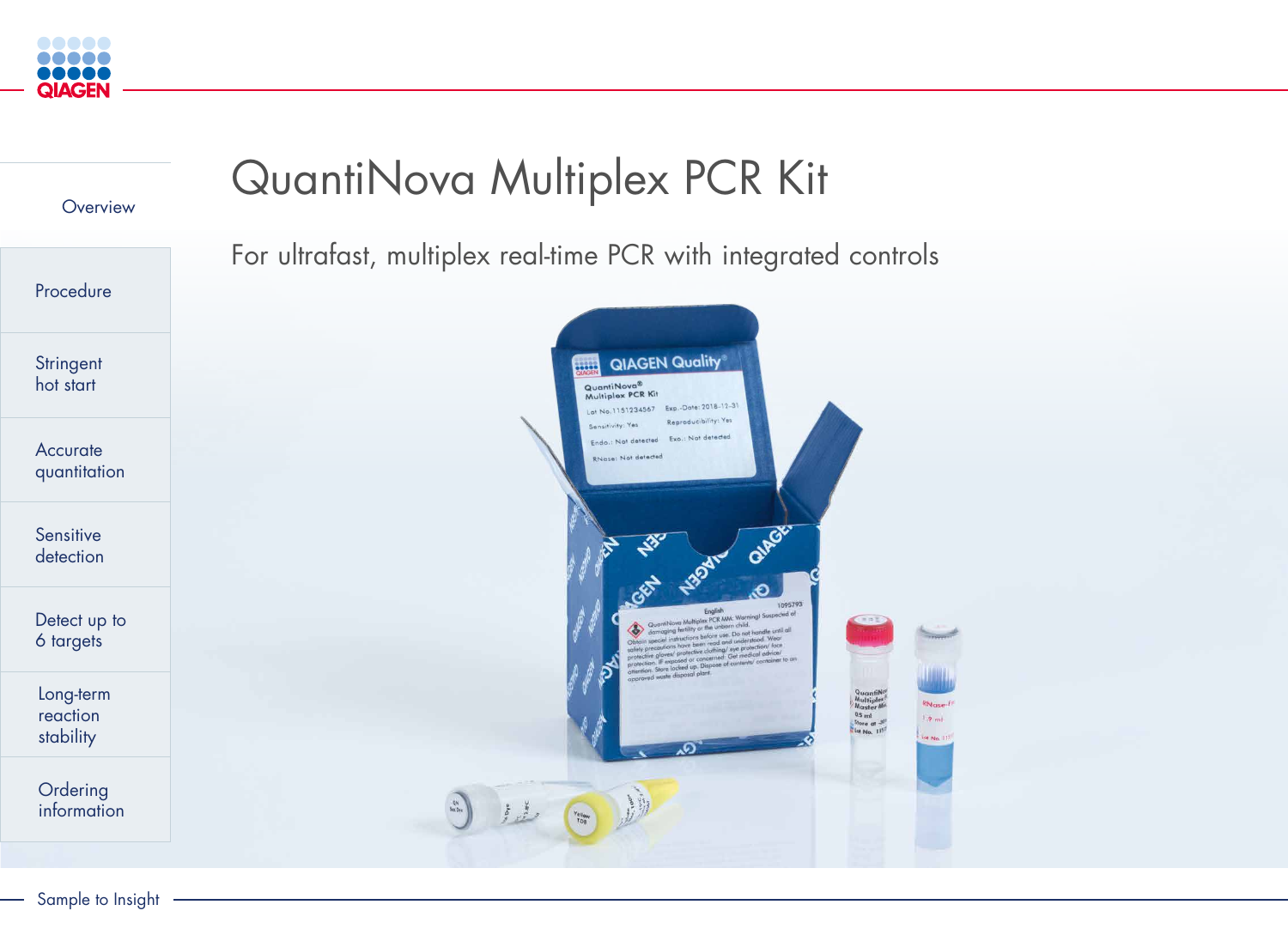## Ultrafast procedure with built-in pipetting control

### **Download** [Quick-Start](https://www.qiagen.com/resources/resourcedetail?id=70007df9-c707-42d1-8795-fe063af8912f&lang=en)  Protocol





| <b>Jova Reverse</b><br>cription Kit<br>O min |  |
|----------------------------------------------|--|
|                                              |  |
| activation<br>2 min                          |  |
|                                              |  |
| aturation<br>5s                              |  |
|                                              |  |
| d annealing/<br>tension<br>30s               |  |
|                                              |  |



• Unmatched throughput and speed with ultrafast cycling



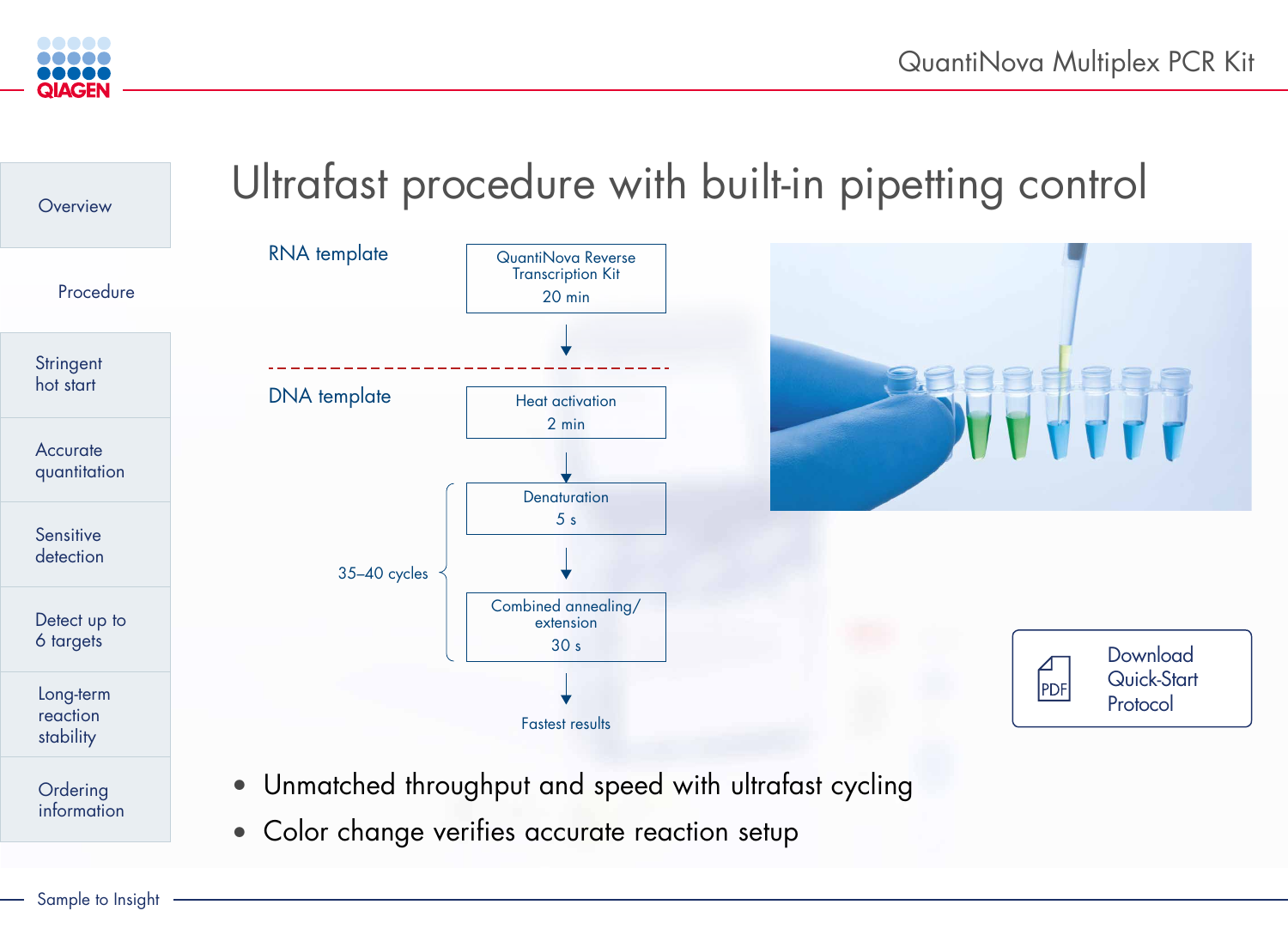



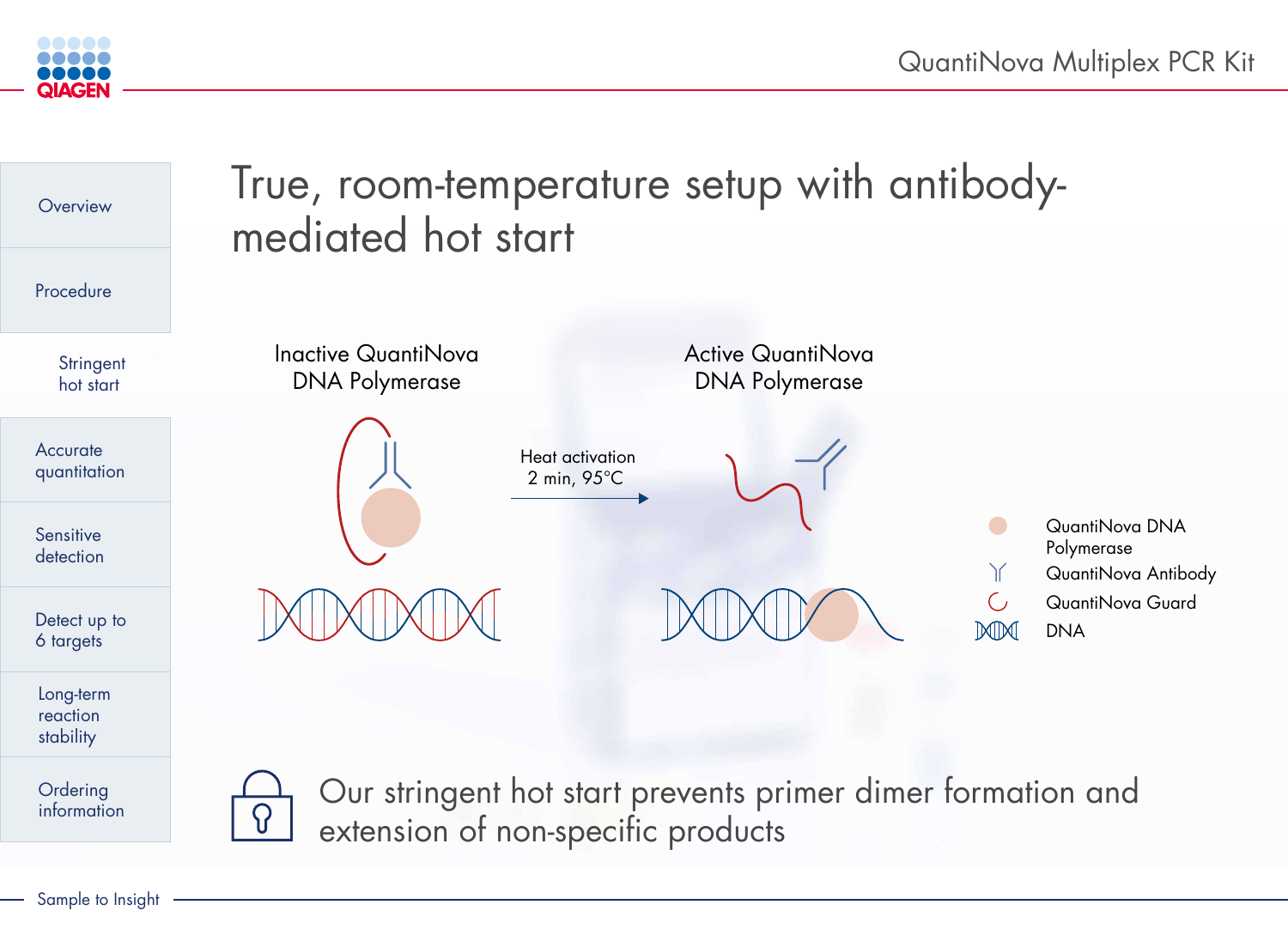# of up to 800 ng of template

Sample to Insight



| Overview                           | Linear detection o  |
|------------------------------------|---------------------|
| Procedure                          | $C_q$<br>25         |
| Stringent<br>hot start             | 23                  |
| <b>Accurate</b><br>quantitation    | 21                  |
| Sensitive<br>detection             | 19<br>$\mid$ /      |
| Detect up to<br>6 targets          | 15                  |
| Long-term<br>reaction<br>stability |                     |
| Ordering<br>information            | Robust detection of |
|                                    |                     |



of all targets and of very high cDNA input amounts



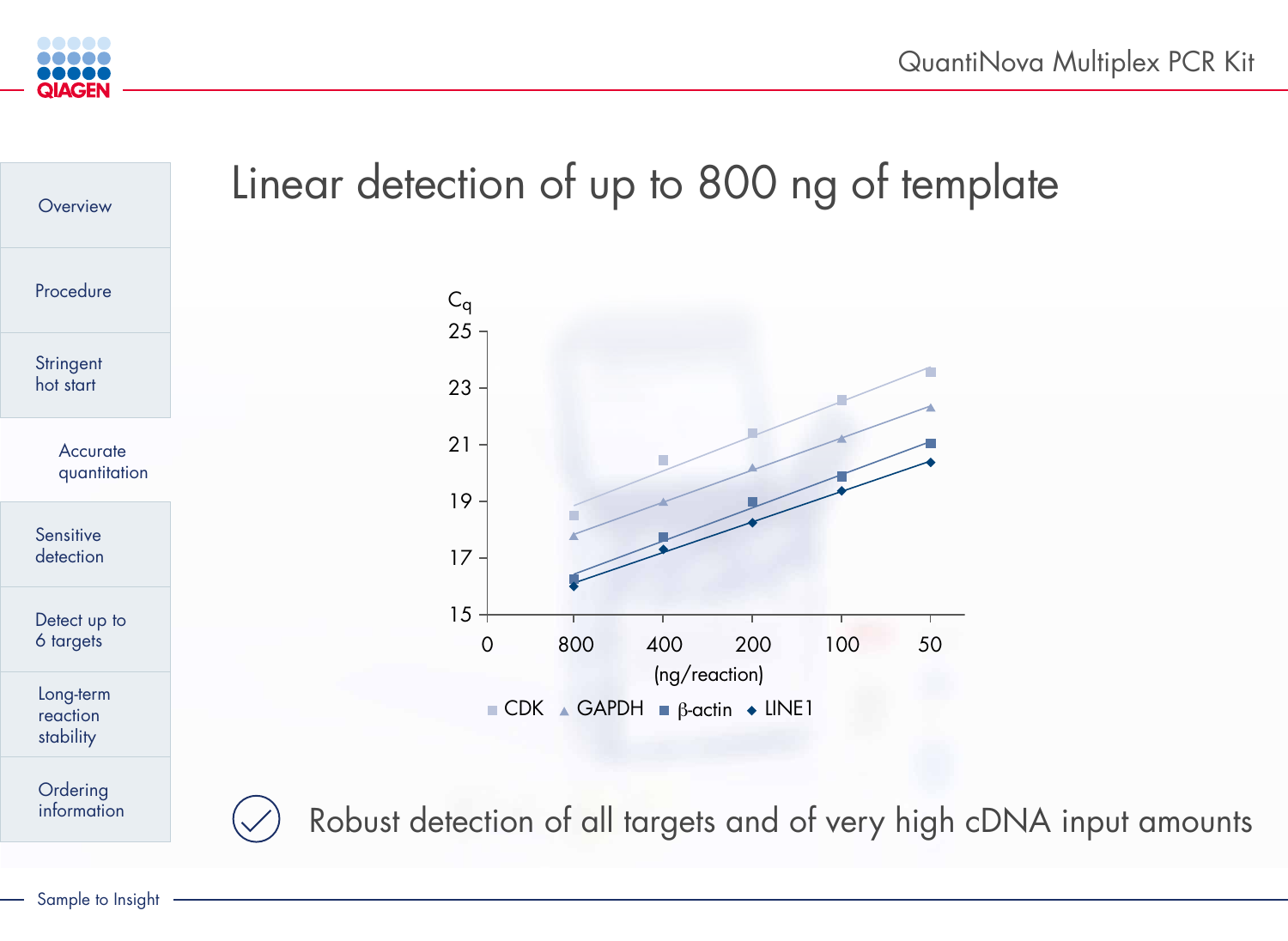

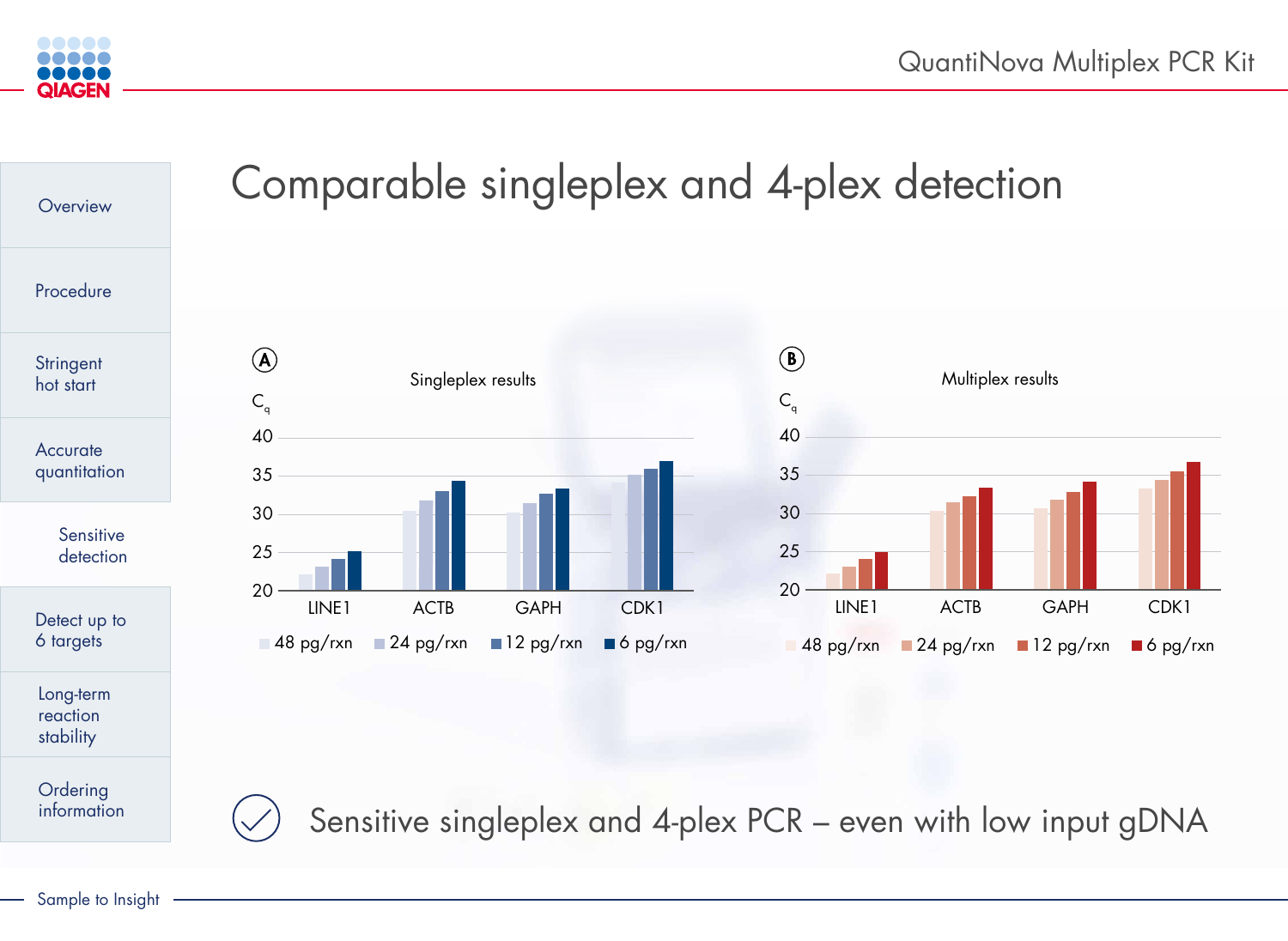

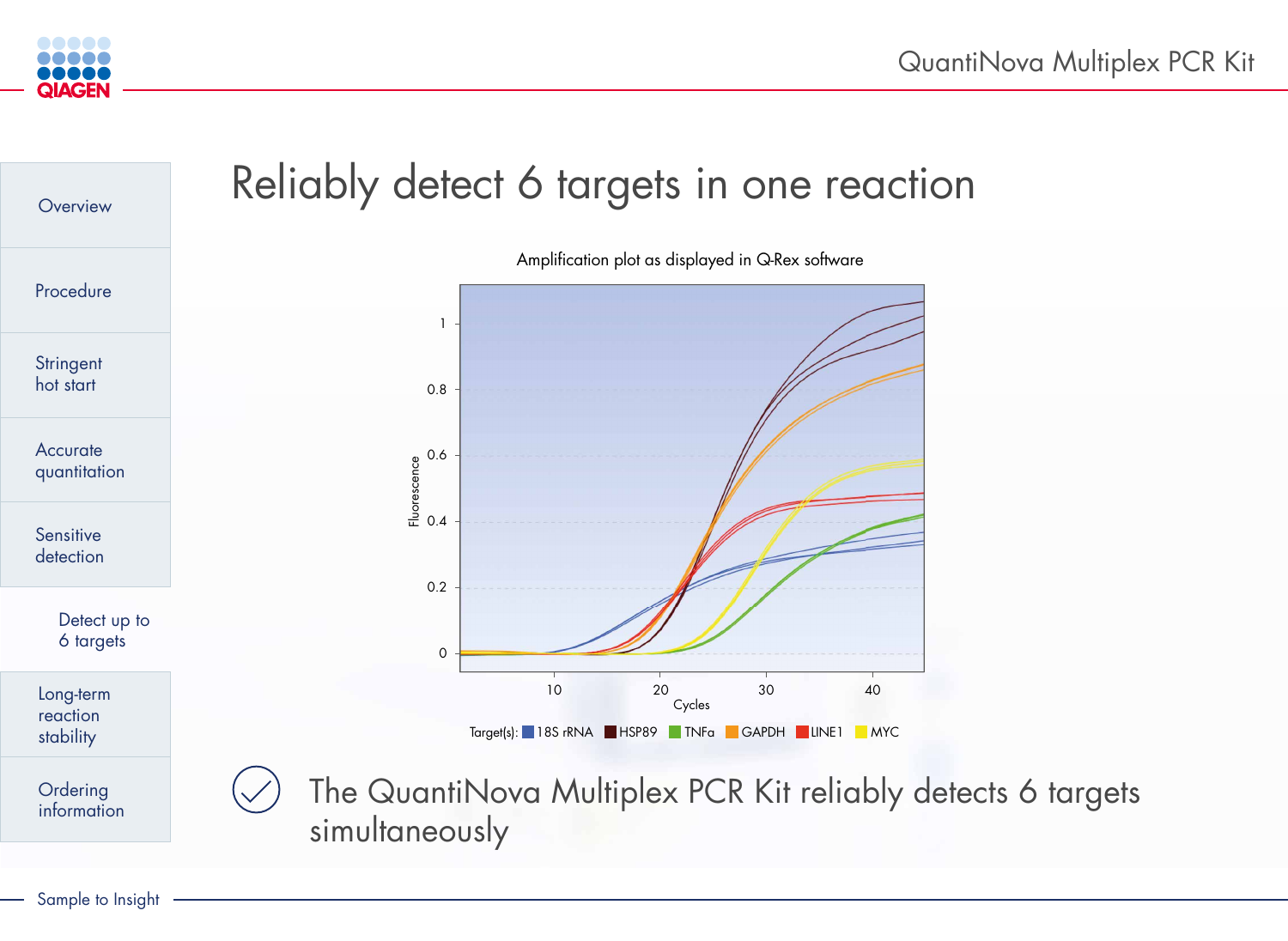